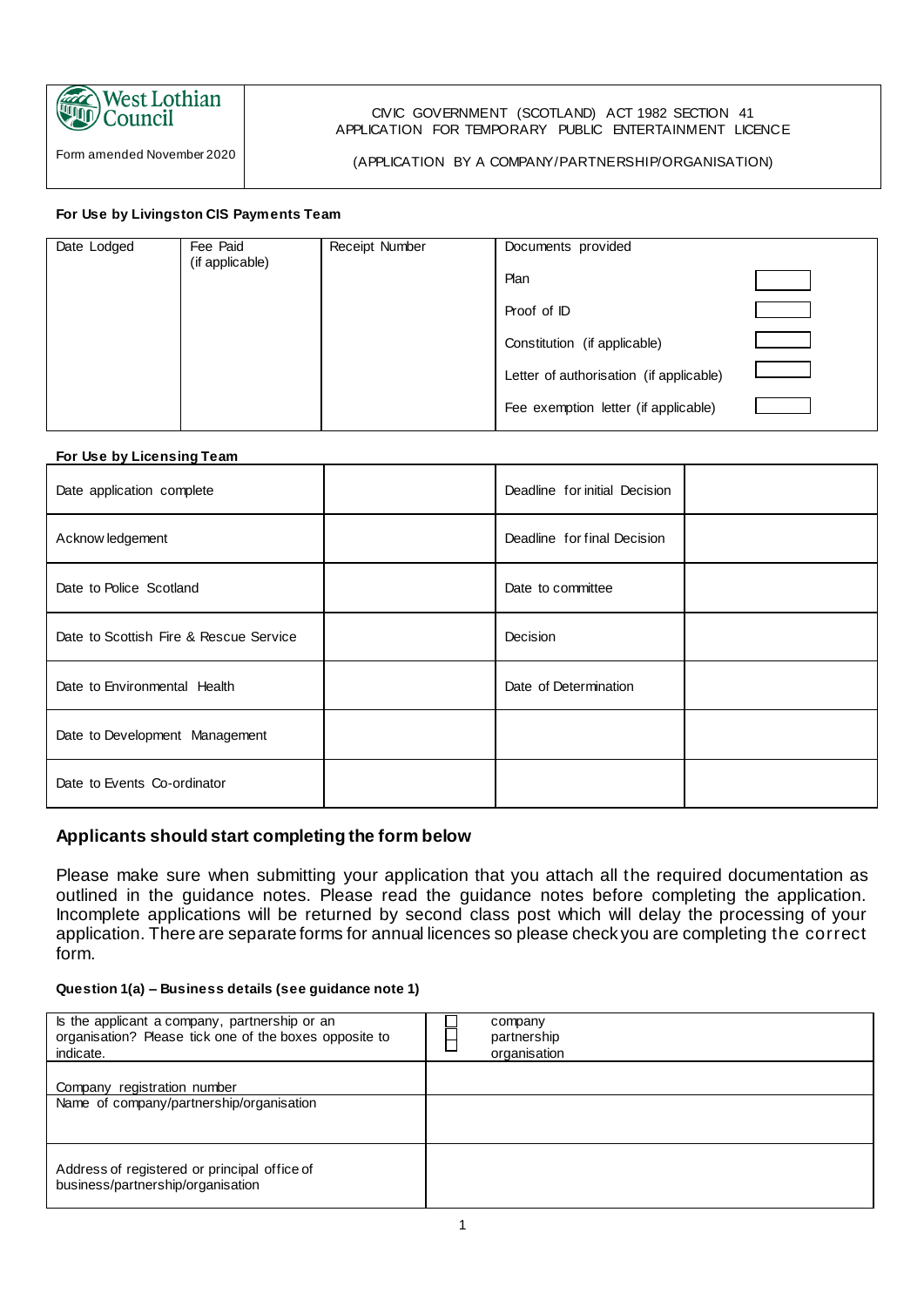| E-mail address                                                                                                                                                                                                                                                                                                                                                                                               |                  |
|--------------------------------------------------------------------------------------------------------------------------------------------------------------------------------------------------------------------------------------------------------------------------------------------------------------------------------------------------------------------------------------------------------------|------------------|
| Telephone number                                                                                                                                                                                                                                                                                                                                                                                             |                  |
| Is the application for an event organised by a gala day<br>committee or a committee organising Marches Day or<br>New lands Day? (See note 3(b) of the attached guidance<br>notes)                                                                                                                                                                                                                            | Yes<br><b>No</b> |
| Is the application for a fund raising event organised by a<br>non profit distributing voluntary or community group based<br>in West Lothian? (see note 3(b) of the attached guidance<br>notes)                                                                                                                                                                                                               | Yes<br><b>No</b> |
| If you are an organisation claiming the exemption referred<br>to in note 3(b) please tick the box opposite to confirm that<br>you have enclosed a letter from the secretary of the<br>organisation confirming that (1) the organisation is<br>formally constituted, (2) the organisation is based in West<br>Lothian and (3) the profit from the event will be used for<br>community or charitable purposes. |                  |
| If the applicant is a company or partnership please go to<br>question 1(b)<br>If the applicant is an organisation please go to question<br>1(c)                                                                                                                                                                                                                                                              |                  |

### 1(b) – Details of partners or directors

| and directors                     |                |                                                                                                    | Complete the full names (including any previous names), addresses, telephone numbers and places of birth of all partners |
|-----------------------------------|----------------|----------------------------------------------------------------------------------------------------|--------------------------------------------------------------------------------------------------------------------------|
| First name                        | Middle name(s) |                                                                                                    | Surname                                                                                                                  |
| Age                               | Date of birth  |                                                                                                    | Place of birth                                                                                                           |
| Previous name(s)                  |                |                                                                                                    |                                                                                                                          |
| Length of time resident in the UK |                | Nationality                                                                                        |                                                                                                                          |
| Permanent address                 |                | Previous address (only to be completed if you have lived at your address<br>for less than 3 years) |                                                                                                                          |
| Post code                         |                | Post code                                                                                          |                                                                                                                          |
| Time resident at this address     |                | E-mail address                                                                                     |                                                                                                                          |
| Telephone number                  |                | Mobile number                                                                                      |                                                                                                                          |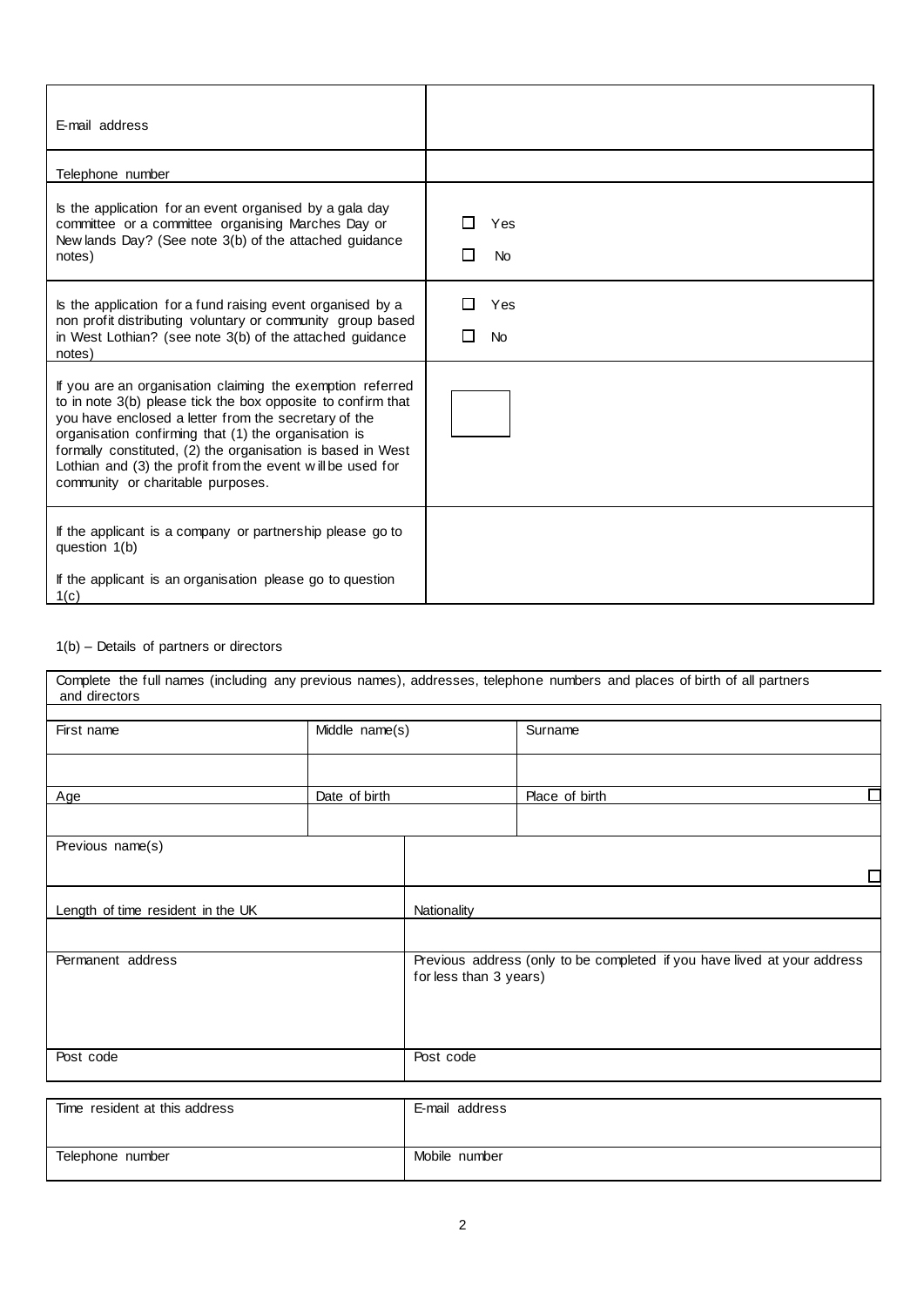| First name                        | Middle name(s) |                        | Surname                                                                  |
|-----------------------------------|----------------|------------------------|--------------------------------------------------------------------------|
|                                   |                |                        |                                                                          |
| Age                               | Date of birth  |                        | Place of birth                                                           |
|                                   |                |                        |                                                                          |
| Previous name(s)                  |                |                        |                                                                          |
|                                   |                |                        |                                                                          |
| Length of time resident in the UK |                | Nationality            |                                                                          |
|                                   |                |                        |                                                                          |
| Permanent address                 |                | for less than 3 years) | Previous address (only to be completed if you have lived at your address |
| Post code                         |                | Post code              |                                                                          |
| Time resident at this address     |                | E-mail address         |                                                                          |
| Telephone number                  |                | Mobile number          |                                                                          |

# PLEASE CONTINUE ON A SEPARATE SHEET IF REQUIRED

| Question 1 $(c)$ - Organisation - additional details required |  |  |
|---------------------------------------------------------------|--|--|
| Name of organisation                                          |  |  |
| Address w ithin West Lothian                                  |  |  |
| Post code                                                     |  |  |
| Type of organisation                                          |  |  |
| Charity number (if applicable)                                |  |  |
| Name and address of secretary                                 |  |  |
| Name and address of chairperson                               |  |  |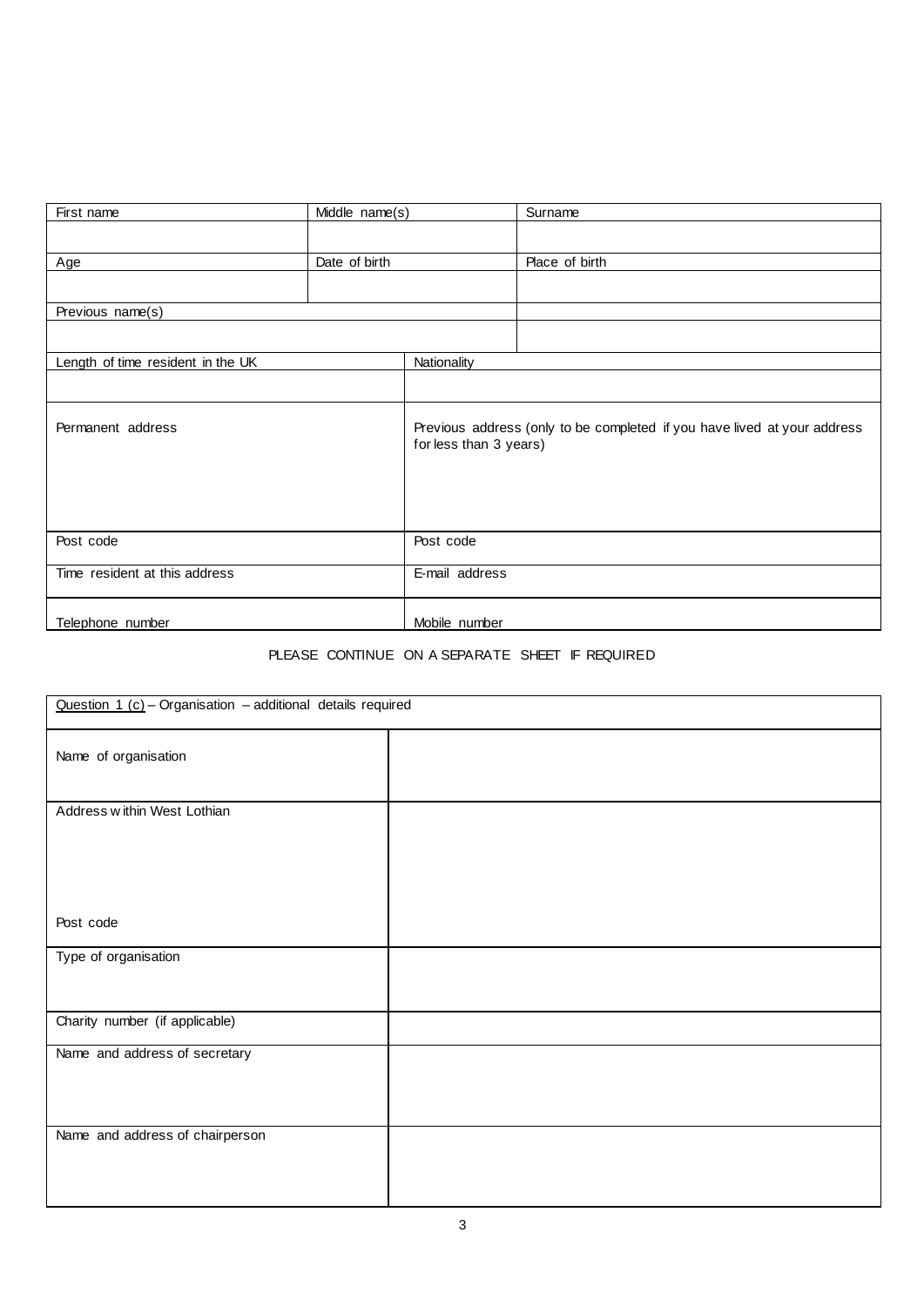### **Question 2 – Day to day manager information**

Give the details below of the person w ho proposes to carry on the day to day management of the licence to w hich this application relates

| First name                        | Middle name(s) | Surname                                                                                            |
|-----------------------------------|----------------|----------------------------------------------------------------------------------------------------|
|                                   |                |                                                                                                    |
| Age                               | Date of birth  | Place of birth                                                                                     |
|                                   |                |                                                                                                    |
| Previous name(s)                  |                | National Insurance Number                                                                          |
|                                   |                |                                                                                                    |
| Length of time resident in the UK |                | <b>Nationality</b>                                                                                 |
|                                   |                |                                                                                                    |
| Permanent address                 |                | Previous address (only to be completed if you have lived at your address<br>for less than 3 years) |
|                                   |                |                                                                                                    |
|                                   |                |                                                                                                    |
|                                   |                |                                                                                                    |
| Post code                         |                | Post code                                                                                          |
| Time resident at current address  |                |                                                                                                    |
| Telephone number                  |                | Mobile number                                                                                      |
|                                   |                | E-mail address                                                                                     |

### **Question 3 – Premises/site details**

| (a) Address of premises or site to be licensed.<br>A premises can be many different things from part of a<br>building, a building with several floors, a marquee or other<br>temporary structure or an open air site.                                                                                                  | Name of premises (if applicable):<br>Address:<br>Postcode: |
|------------------------------------------------------------------------------------------------------------------------------------------------------------------------------------------------------------------------------------------------------------------------------------------------------------------------|------------------------------------------------------------|
| (b) A detailed layout plan w hich is roughly drawn to scale<br>must accompany this application. The area to be licensed<br>should be clearly outlined in red. Please clearly mark on the<br>plan w here the different types of public entertainment<br>including individual fairground rides/activities will be sited. | DO NOT DRAW THE PLAN IN THIS BOX                           |
| If the premises is an open air site an additional location plan<br>should be included show ing the area to be licensed outlined<br>in red and the nearest main road. Location plans can be<br>dow nloaded from the internet if required.                                                                               |                                                            |
| If the premises is part of a larger building the plan must<br>clearly show the area to be licensed outlined in red.                                                                                                                                                                                                    |                                                            |
| Please tick the box opposite to indicate what type of area is to<br>be licensed                                                                                                                                                                                                                                        | outdoor site<br>indoor site<br>part of a larger building   |
| Please tick the box opposite to indicate that you have<br>enclosed a detailed layout plan and location plan (if required).                                                                                                                                                                                             |                                                            |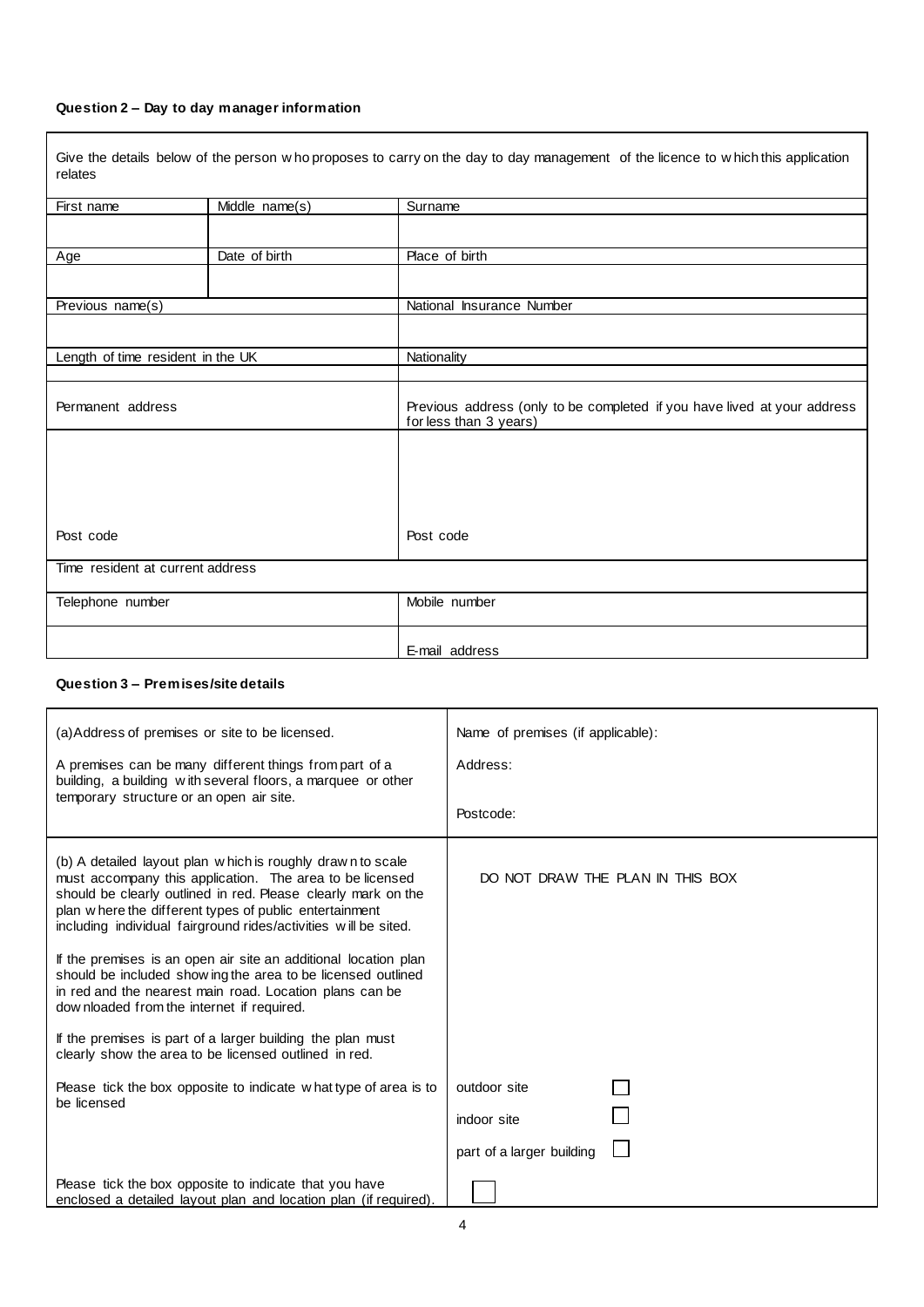| (c) Please tick the boxes opposite to indicate all of the<br>different types of public entertainment or recreation will be<br>carried out in the premises.                                        | Public<br>halls<br>including<br>dance<br>disco<br>dancing<br>establishments                                                                                                                                                                                   |
|---------------------------------------------------------------------------------------------------------------------------------------------------------------------------------------------------|---------------------------------------------------------------------------------------------------------------------------------------------------------------------------------------------------------------------------------------------------------------|
| The list opposite contains all the different types of<br>entertainment which can be licensed under a Public<br>Entertainment Licence.                                                             | Premises with mechanical rides or simulators intended<br>for entertainment or amusement unless the rides are for<br>the exclusive use of children under the age of five whilst                                                                                |
| Once your licence is granted the list of activities will only<br>include the ones w hich you have ticked.                                                                                         | supervised by an adult<br><b>Circuses</b>                                                                                                                                                                                                                     |
| Please consider carefully which types of entertainment which<br>you wish to be licensed as other activities cannot be added<br>on and it is an offence to offer unlicensed activities if they are | Exhibition of persons or performing animals (does not<br>include petting zoos)                                                                                                                                                                                |
| included in the list opposite.<br>If your event involves:-                                                                                                                                        | Fun fairs, including merry-go-rounds,<br>roundabouts,<br>swings, switchback railways, skittle alleys, coconut shies,<br>hooplas, shooting galleries, mechanical riding, driving or<br>boating apparatus, or anything similar to any of the                    |
| a) A public collection<br>b) Stalls selling items/offering services (e.g. face<br>painting)<br>The sale of alcohol<br>C)                                                                          | foregoing<br>Indoor or open-air music concerts or other events<br>involving the erection of temporary raised structures                                                                                                                                       |
| d)<br>Street trading<br>please check the Council's website -                                                                                                                                      | Open-air concerts where in excess of 250 persons are<br>present                                                                                                                                                                                               |
| https://www.westlothian.gov.uk/article/34766/Entertainment-                                                                                                                                       | Clay pigeon shooting                                                                                                                                                                                                                                          |
| Licences-and-Permissions<br>to determine whether any other licences or permits are also                                                                                                           | Paintball                                                                                                                                                                                                                                                     |
| required for your event and what the current licensing fees<br>are.                                                                                                                               | Any exhibition to which the Hypnotism Act 1952 applies                                                                                                                                                                                                        |
| Guidance regarding the organisation of events is available<br>from the Council's Events Co-ordinator on 01506 283285.                                                                             | Any activity involving inflatables structures                                                                                                                                                                                                                 |
|                                                                                                                                                                                                   | Any activity involving shooting                                                                                                                                                                                                                               |
|                                                                                                                                                                                                   | Archery                                                                                                                                                                                                                                                       |
|                                                                                                                                                                                                   | Indoor play areas for children                                                                                                                                                                                                                                |
|                                                                                                                                                                                                   | Wrestling                                                                                                                                                                                                                                                     |
|                                                                                                                                                                                                   | Cage fighting                                                                                                                                                                                                                                                 |
|                                                                                                                                                                                                   | Mechanical bow ling alleys                                                                                                                                                                                                                                    |
|                                                                                                                                                                                                   | Premises used for laser displays or laser games                                                                                                                                                                                                               |
|                                                                                                                                                                                                   | Firew ork displays or bonfires                                                                                                                                                                                                                                |
|                                                                                                                                                                                                   | Adult entertainment - defined as<br>"any form of<br>entertainment which involves a person performing an act<br>of an erotic or sexually explicit nature, and is provided<br>wholly or mainly for the sexual gratification or titillation of<br>the audience". |
|                                                                                                                                                                                                   |                                                                                                                                                                                                                                                               |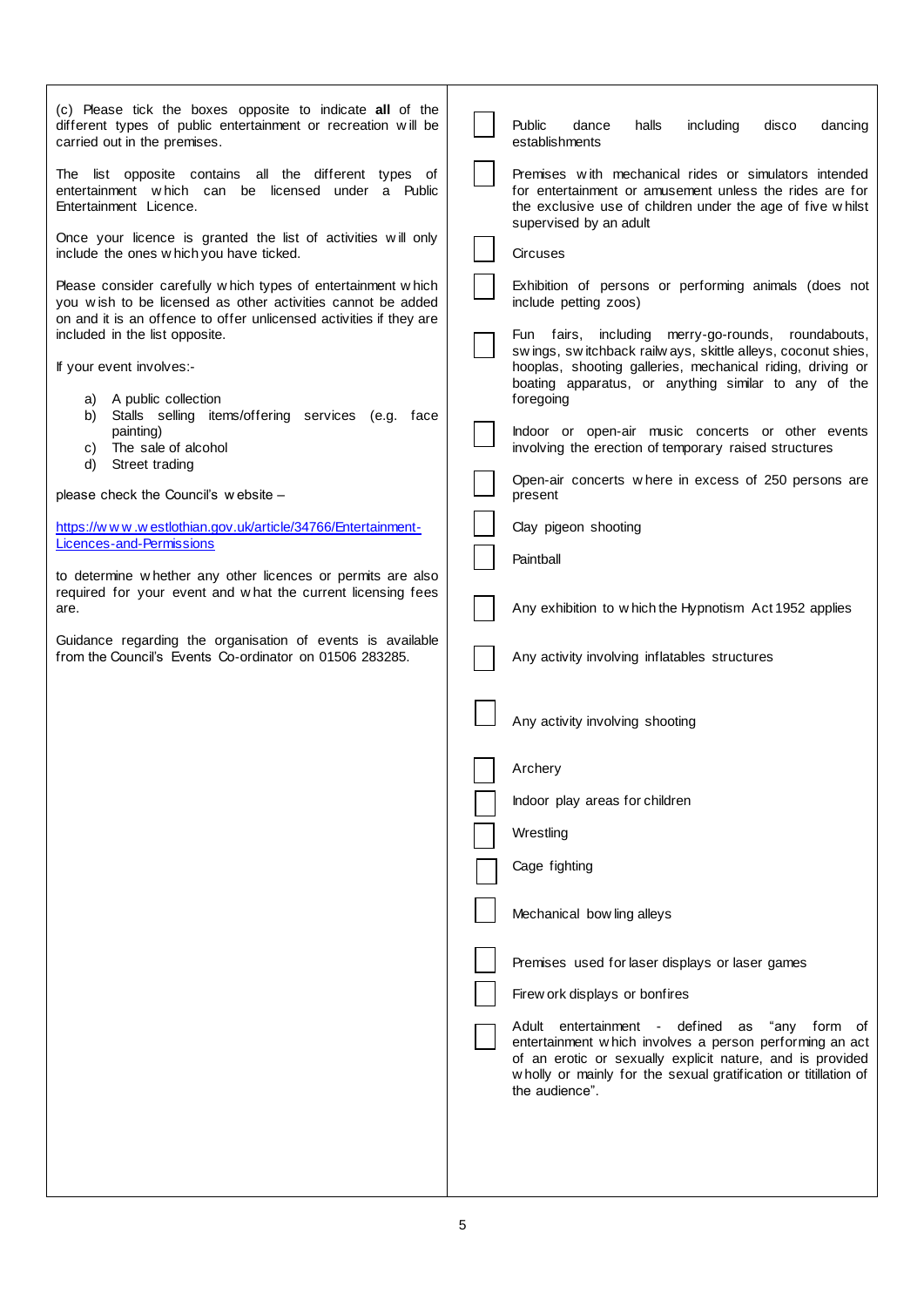|                                                                                                          | Sports or activities involving the transportation or<br>propulsion of persons whether by mechanical or other<br>means including gravity.<br>*See guidance notes<br>List types of activity w hich fall under this category. |
|----------------------------------------------------------------------------------------------------------|----------------------------------------------------------------------------------------------------------------------------------------------------------------------------------------------------------------------------|
| (d) Specify the dates for w hich a licence is required (see note<br>1(a) of the attached guidance notes  |                                                                                                                                                                                                                            |
| (e) State days of week and start and finish times of the event                                           |                                                                                                                                                                                                                            |
| (f) State the maximum number of persons proposed to be<br>admitted to the event/premises at any one time |                                                                                                                                                                                                                            |
| (g) State the number of persons to be employed/on duty in<br>the premises or site                        |                                                                                                                                                                                                                            |
| (h) State the number of inflatables to be licensed (if<br>applicable)                                    |                                                                                                                                                                                                                            |
| (i) State the number of mechanical rides to be licensed (if<br>applicable)                               |                                                                                                                                                                                                                            |

### **Question 4 – Licence details**

| Has anyone named in this application ever applied for and been refused a licence by any council? | yes/no |  |
|--------------------------------------------------------------------------------------------------|--------|--|
| If yes, which council refused the licence and by whom was the<br>application made?               |        |  |
| When was it refused?                                                                             |        |  |
| Has anyone named in this application ever held a licence which was suspended or revoked?         | yes/no |  |
| If yes, which council suspended or revoked the licence?                                          |        |  |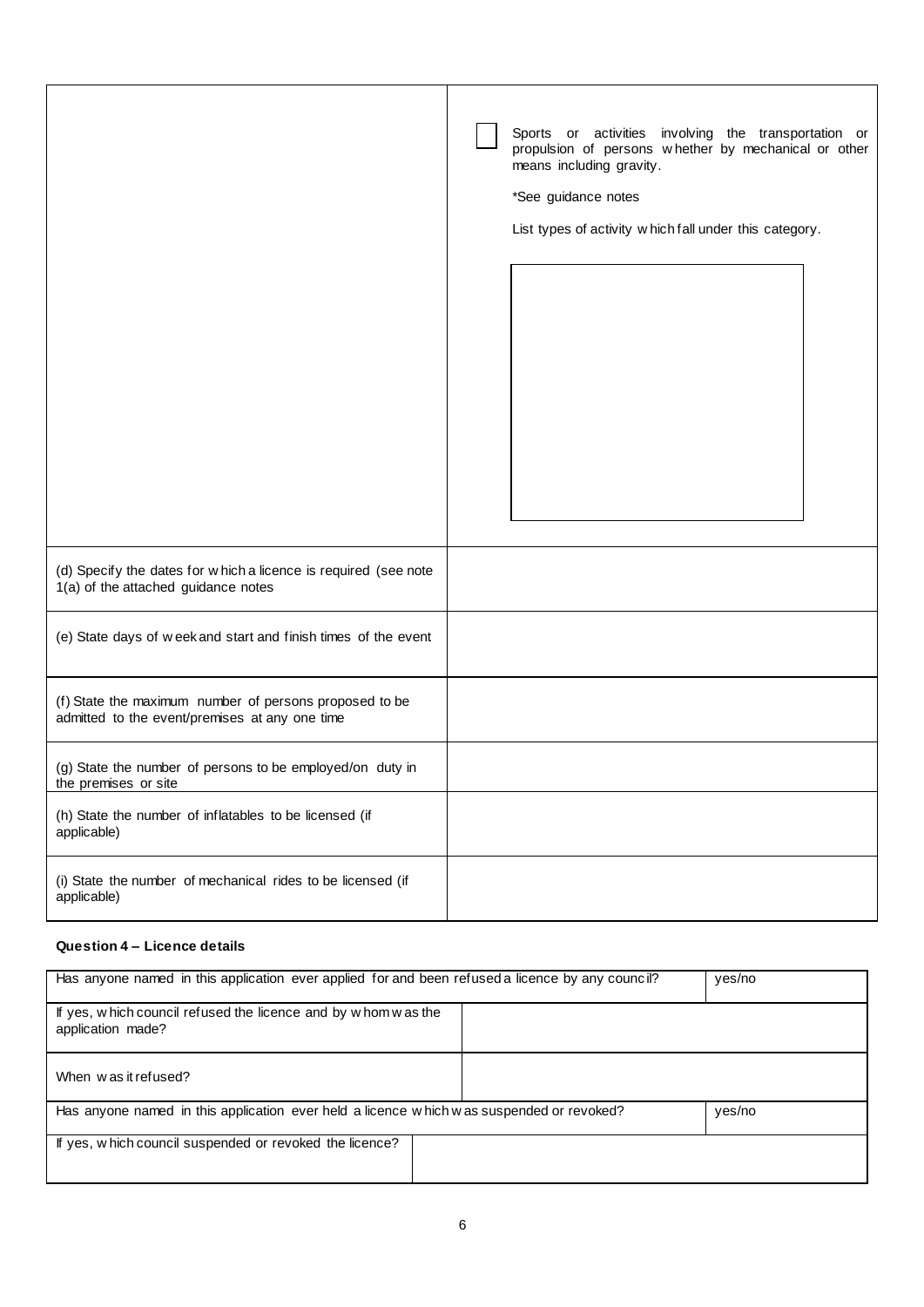### **Question 5 – Further details**

| Has anyone named in this application been convicted of any crime or offence or accepted a<br>fixed penalty for an offence? Subject to the Rehabilitation of Offenders Act 1974, all unspent<br>crimes and offences must be declared (see note 5 of the attached guidance notes).<br>If answer is yes please provide details below; continue on separate sheet if necessary. |                                                |         | yes/no           |
|-----------------------------------------------------------------------------------------------------------------------------------------------------------------------------------------------------------------------------------------------------------------------------------------------------------------------------------------------------------------------------|------------------------------------------------|---------|------------------|
| Date of conviction/fixed<br>penalty                                                                                                                                                                                                                                                                                                                                         | Court where convicted or<br>fixed penalty paid | Offence | Sentence/penalty |
|                                                                                                                                                                                                                                                                                                                                                                             |                                                |         |                  |

#### **Question 6 - Declaration by applicant/agent**

I declare that the information given by me on this form is correct to the best of my know ledge and belief.

| Date | Signature of applicant*  |  |
|------|--------------------------|--|
|      | Print name of applicant* |  |

\*This box can be signed by a director, partner or office bearer of the body w hich is named on the form as the applicant.

If the application is being signed by an agent on behalf of the individual please sign and complete the boxes below

| Date | Signature of agent  |  |
|------|---------------------|--|
|      | Print name of agent |  |
|      | Address of agent    |  |

#### **Privacy Statement – Data Protection**

All personal information that you supply w ill be used to process your application in accordance w ith data protection law and the Civic Government (Scotland) Act 1982. In terms of the 1982 Act w e are required to share this information w ith the follow ing bodies:-

- Police Scotland; and w here the licensed activity takes place w ithin premises,
- the Scottish Fire and Rescue Service or other enforcing authority under Part 3 of the Fire (Scotland) Act 2005

We are required by law to protect the public funds we administer. Therefore in line with the National Fraud Initiative (NFI) we may also share your information w ith other bodies responsible for auditing or administering public funds in order to prevent and detect fraud.

Some of the information provided by you on this form w ill be held on a register w hich is available for inspection by members of the public.

Further information about how we handle your personal information, including how long we retain the information, information about the NFI and how you can complain about our handling of your information, is available in our Privacy Notice w hich can be found on the Licensing Team's w ebpage https://www.westlothian.gov.uk/licensing</u>. A copy of our Privacy Notice is available on request by contacting the Licensing Team, email: [licensingservices@w estlothian.gov.uk,](mailto:licensingservices@westlothian.gov.uk) telephone: 01506 281632.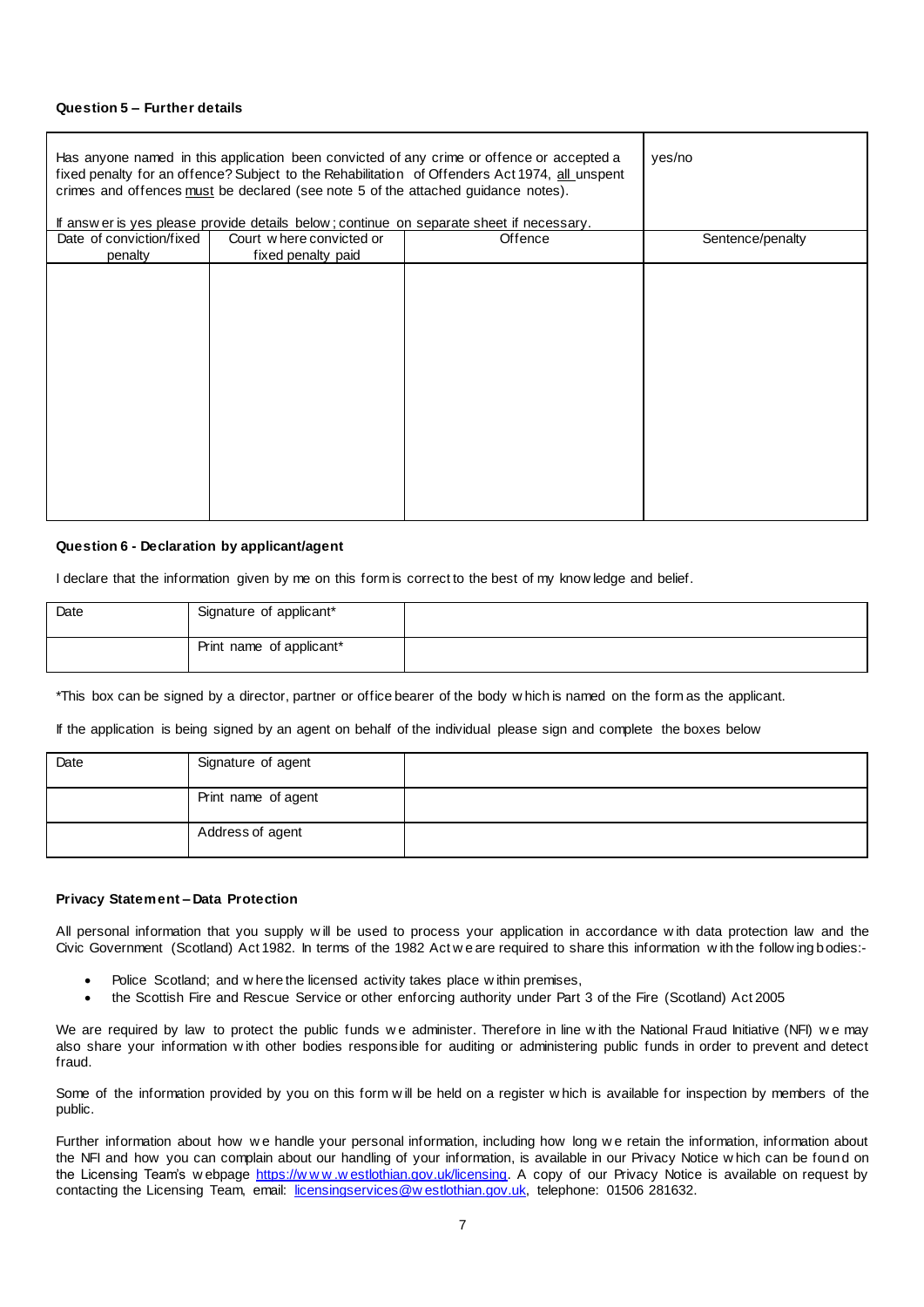## **GUIDANCE NOTES – APPLICATION FOR A TEMPORARY PUBLIC ENTERTAINMENT LICENCE BY A COMPANY/PARTNERSHIP/ORGANISATION**

## **What application form should I use?**

1 (a) Applications must be made on the most up to date version of the application form. Please download a form from our website (search for public entertainment). It is helpful if you provide us with an email address as this allows us to contact you quickly if there are any issues arising in relation to your application.

Licences must be held by legal persons. Legal persons are either individuals, partnerships, companies or formally constituted organisations. It is important that you complete the correct form as this may have consequences for obtaining insurance as the licence holder will be the legal person responsible for operating under the licence. Your licence will come to an end if the partnership or company is dissolved or the organisation is not operated in line with its constitutio n or statutory requirements. Applications for licences to be held in the name of partnerships or organisations must be accompanied by evidence or existence of the partnership or organisation:-

- (i) If the applicant is a company we require the company number so we can check your directors details at Companies House. Details of all directors listed must be supplied. Applications should be signed by a director or an agent.
- (ii) If the applicant is a partnership we require a copy of your partnership agreement or correspondence from HMRC containing your partnership tax reference. Applications must be signed by a partner or an agent.
- (iii) If the application is an organisation we require a copy of the constitution or charity number and a letter from the secretary or chair of the organisation confirming that the office bearer who has signed the application is authorised to make the application on behalf of the organisation. The letter of authorisation must be signed by an office bearer other than the one who signed the application. You should take legal advice if you are in any doubt who the applicant for the licence should be. Applications must be signed by an office bearer or an agent

This form is for a temporary licence to operate for a period of less than 6 weeks. There are different forms for licences which will be in force for a year.

## **When should I make my application?**

1(b) Applications for temporary licences for particular events should preferably be made at least 4 months before the event to allow time for the application to be processed. More notice will be required for events attracting large number of people. It is council policy that applications **must** be received at least 35 days in advance of the date of the event. Applications which attract adverse comments have to be referred to the Licensing Committee for determination. The committee meets monthly.

If you consider that there are exceptional circumstances for not submitting your application on time it must be accompanied by a letter explaining the reasons why the application could not be submitted at least 35 days in advance of the event.

The Chief Solicitor will make a decision as to whether your late application can be accepted. In exceptional circumstances late applications may be accepted if the Chief Solicitor considers that good cause is shown for the late submission of the application. If the late application is not accepted it will be returned to you.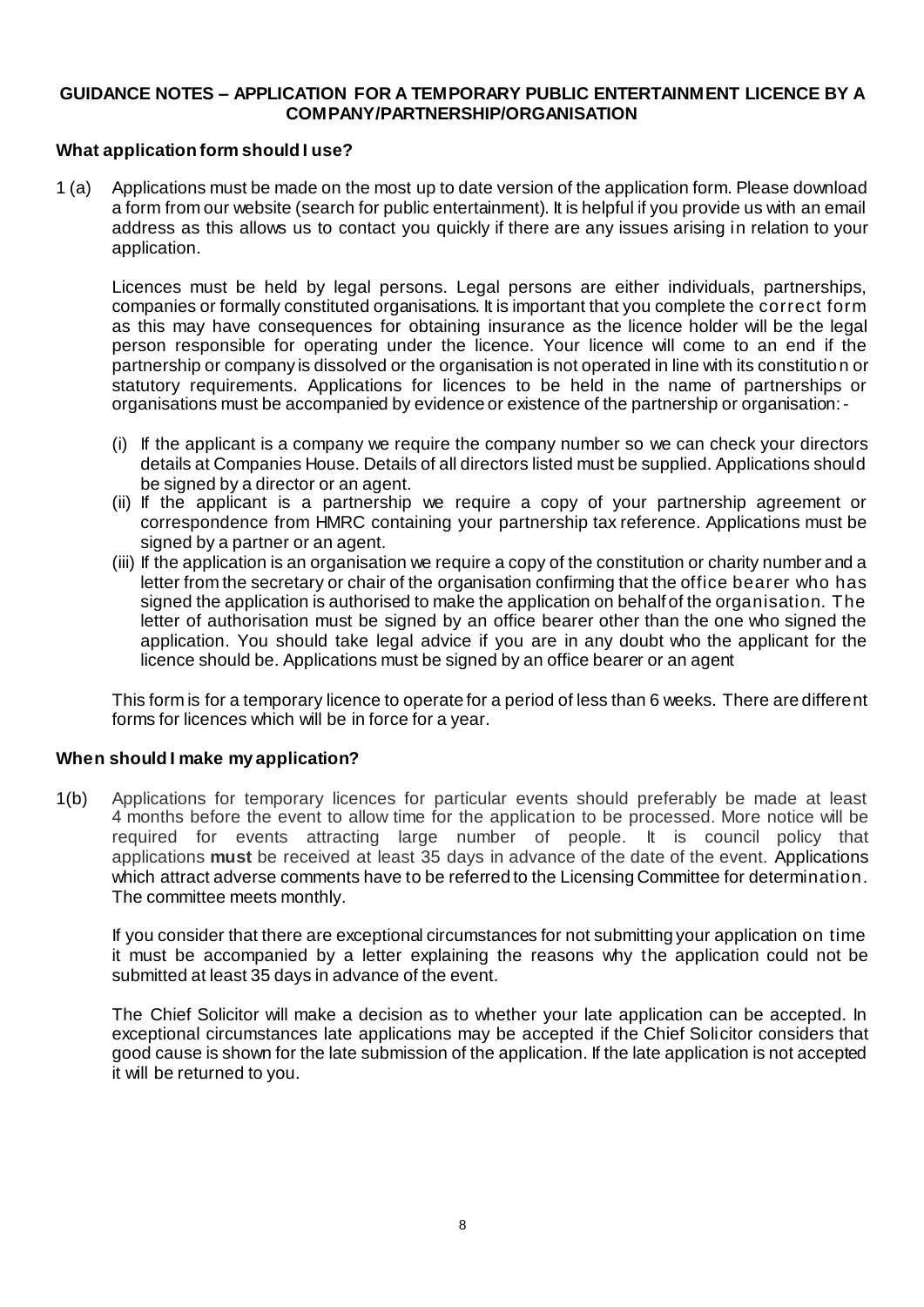# **Do I need to name a day to day manager at Q2 of the form?**

2. It is a requirement that a day to day manager is appointed and named at Q2 of the form. A person named as day to day manager should be the person who is in day to day control of the premises being licensed. The day to day manager is jointly responsible for the operation of the licence alo ng with the licence holder.

# **What types of public entertainment need to be licensed in West Lothian?**

3 (a) Even if your event is free to enter it still needs to be licensed if it falls within the definition of public entertainment and is not exempt. The definition of a place of public entertainment is "any place where members of the public are admitted or may use any facilities for the purposes of entertainment or recreation". There are a number of exemptions to this listed below on page 9.

The council has decided that the premises in West Lothian which require to be licensed by a public entertainment licence are those offering any of the following types of entertainment or recreation –

- Public dance halls including disco dancing establishments
- Premises with mechanical rides or simulators intended for entertainment or amusement unless the rides are for the exclusive use of children under the age of five whilst supervised by an adult
- **Circuses**
- Exhibition of persons or performing animals
- Fun fairs, including merry-go-rounds, roundabouts, swings, switchback railways, skittle alleys, coconut shies, hooplas, shooting galleries, mechanical riding, driving or boating apparatus, or anything similar to any of the foregoing
- Indoor or open air music concerts or other events involving the erection of temporary raised structures
- Open air concerts where in excess of 250 persons are present
- Clay pigeon shooting
- **Paintball**
- Sports or activities involving the transportation or propulsion of persons (i.e. people being moved) whether by mechanical or other means including gravity
- Any exhibition to which the Hypnotism Act 1952 applies
- Any activity involving inflatable structures
- Any activity involving shooting
- **Archery**
- Indoor play areas for children
- **Wrestling**
- Cage fighting
- Mechanical bowling alleys
- Premises used for laser displays or laser games
- Firework displays or bonfires
- Adult entertainment defined as "any form of entertainment which involves a person performing an act of an erotic or sexually explicit nature, and is provided wholly or mainly for the sexual gratification or titillation of the audience".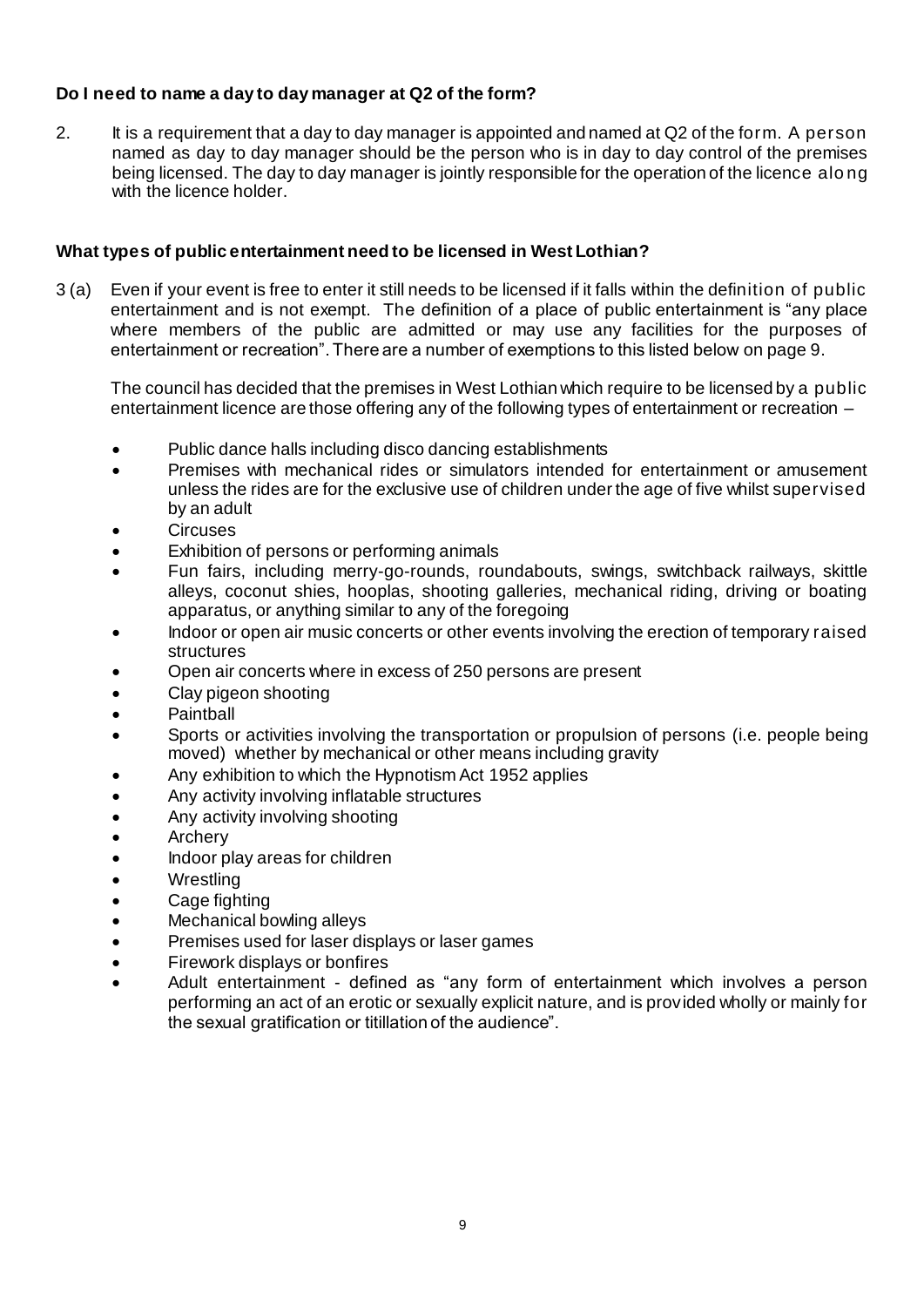When completing question 3(c) of the form please fill in all the different types of entertainment which are included in the above lists which you require to be licensed.

However, the legislation provides that a Public Entertainment Licence is NOT required for: -

- An athletic or sports ground while it is being used as such.
- Premises in respect of which a licence is required under section 41A of the Civic Government (Scotland) Act 1982 (indoor sports entertainment licences) while such premises are being used for the purposes mentioned in that section.
- An educational establishment while it is being used as such.
- Premises belonging to or occupied by any religious body while being used wholly or mainly for purposes connected with that body.
- Premises licenses under the Theatres Act 1968, the Cinemas Act 1985 or the Gambling Act 2005.
- Licensed premises within the meaning of the Licensing (Scotland) Act 2005 at which publ ic entertainment is being provided during licensed hours within the meaning of that Act.
- Premises in which machines for entertainment or amusement are being provided incidental to the main purpose or use of the premises where the main purpose of use is not a place of public entertainment.

## **Are any events exempt from paying a fee?**

- 3(b) Applications for public entertainment licences for the following events are exempt from paying a fee
	- events organised by gala day committees and committees organising Marches Day and Newlands Day
	- fund raising events organised by other non profit distributing voluntary and community groups based within West Lothian

Organisations claiming the exemption must be applying for the licence to run a fund raising event, and they must –

- be formally constituted i.e. have a written constitution and office bearers
- be based in West Lothian
- profits from the events must be used for community or charitable purposes.

When an organisation wishes to claim this exemption a letter from the secretary of the organisation must accompany the application form confirming (1) that the organisation is formally constituted i.e. it has a written constitution and office bearers, (2) that the organisation is based in West Lothian and (3) that profits from the event to be licensed will be used for community or charitable purposes.

## **Are there special rules about circuses?**

- 3(c) Circuses
	- (1) Performances by live animals in circuses -

The council does not permit live animal performances in circuses held on Council owned land.

(2) Giving of live prizes at funfairs -

The Council has decided that there should be no overall ban on the giving of live prizes at show-grounds. However, the Council will expect the operators of funfairs to comply with t he code of practice issued by the Showmen's Guild of Great Britain with regard to the storage